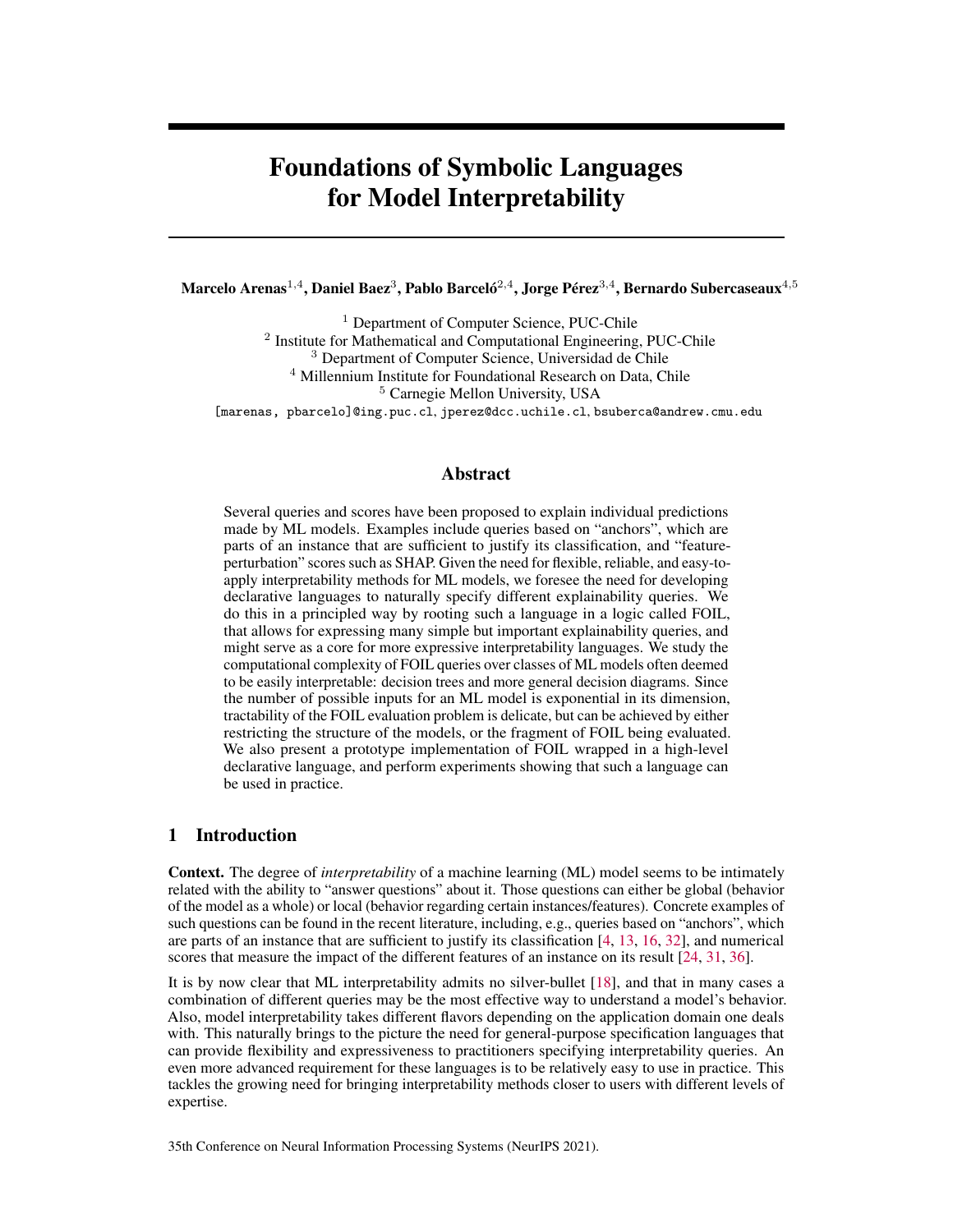```
Stable job
   > 40yo
 Previous loans
 Owns a house
   Has kids
   Married
Criminal Record
              \sqrt{ }\begin{bmatrix} 1 \\ 0 \\ 0 \\ 0 \end{bmatrix}0
                1
                1
                0
                0
                1
                1
                 ∖
                 \overline{\phantom{a}}Black Box
                          Model
                                           Application
                                           Rejected
      (a) Diagram of a particular loan decision.
                                                         > load("mlp.np") as MyModel;
                                                          > show features;
                                                          (stableJob, >40yo, prevLoan, ownsHouse,
                                                         hasKids, isMarried, crimRecord): Boolean
                                                         > show classes;
                                                         Rejected (0), Accepted (1)
                                                          > exists person,
                                                               person.isMarried
                                                               and not person.hasKids
                                                               and MyModel(person) = Accepted;
                                                          YES
                                                         (b) Example of a possible concrete syntax for a language
                                                         tailored for interpretability queries.
```
Figure 1: Example of a bank that uses a model to decide whether to accept loan applications considering binary features like "does the requester have a stable job" and "are they older than 40"?

One way in which these requirements can be approached in a principled way is by developing a *declarative* interpretability language, i.e., one in which users directly express the queries they want to apply in the interpretability process (and not how these queries will be evaluated). This is of course reminiscent of the path many other areas in computer science have followed, in particular by using languages rooted in formal logic; so has been the case, e.g., in data management [\[1\]](#page-9-0), knowledge representation [\[3\]](#page-9-1), and model checking [\[15\]](#page-10-5). One of the advantages of this approach is that logics have a well-defined syntax and clear semantics. On the one hand, this ensures that the obtained explanations are provably sound and faithful to the model, which avoids a significant drawback of several techniques for explaining models in which the explanations can be inaccurate, or require themselves to be further explained [\[33\]](#page-11-3). On the other hand, a logical root facilitates the theoretical study of the computational cost of evaluation and optimization for the queries in the language.

Our proposal. Our first contribution is the proposal of a logical language, called FOIL, in which many simple yet relevant interpretability queries can be expressed. We believe that FOIL can further serve as a basis over which more expressive interpretability languages can be built, and we propose concrete directions of research towards its expansion. In a nutshell, given a decision model  $M$  that performs classification over instances  $e$  of dimension  $n$ , FOIL can express properties over the set of all *partial* and *full* instances of dimension n. A partial instance e is a vector of dimension n in which some features are undefined. Such undefined features take a distinguished value ⊥. An instance is full if none of its features is undefined. The logic FOIL is simply first-order logic with access to two predicates on the set of all instances (partial or full) of dimension  $n$ : A unary predicate  $Pos(e)$ , stating that e is a full instance that M classifies as positive, and a binary predicate  $e \subseteq e'$ , stating that instance e' potentially fills some of the undefined features of instance e; e.g.,  $(1, 0, \perp) \subseteq (1, 0, 1)$ , but  $(1, 0, \perp) \nsubseteq (1, 1, 1).$ 

As an overview of our proposal, consider the case of a bank using a binary model to judge applications for loans. Figure [1a](#page-1-0) illustrates the problem with concrete features, and Figure [1b](#page-1-0) presents an example of a concrete interactive syntax. In Figure [1b,](#page-1-0) after loading and exploring the model, the interaction asks whether the model could give a loan to a person who is married and does not have kids. Assuming that the "Accepted" class is the positive one, this interaction can easily be formalized in FOIL by means of the query  $\exists x (Pos(x) \land (\bot, \bot, \bot, \bot, 0, 1, \bot) \subseteq x)$ .

**Theoretical contributions.** The *evaluation problem* for a fixed FOIL query  $\varphi$  is as follows. Given a decision model M, is it true that  $\varphi$  is satisfied under the interpretation of predicates  $\subset$  and POS defined above? An important caveat about this problem is that, in order to evaluate  $\varphi$ , we need to potentially look for an exponential number of instances, even if the features are Boolean, thus rendering the complexity of the problem infeasible in some cases. Think, for instance, of the query  $\exists x \text{ Pos}(x)$ , which asks if M has at least one positive instance. Then this query is intractable for every class of models for which this problem is intractable; e.g., for the class of propositional formulas in CNF (notice that this is nothing but the *satisfiability problem* for the class at hand).

The main theoretical contribution of our paper is an in-depth study of the computational cost of FOIL on two classes of Boolean models that are often deemed to be "easy to interpret": decision trees and ordered binary decision diagrams (OBDDs) [\[10,](#page-10-6) [14,](#page-10-7) [19,](#page-10-8) [28,](#page-11-4) [33\]](#page-11-3). An immediate advantage of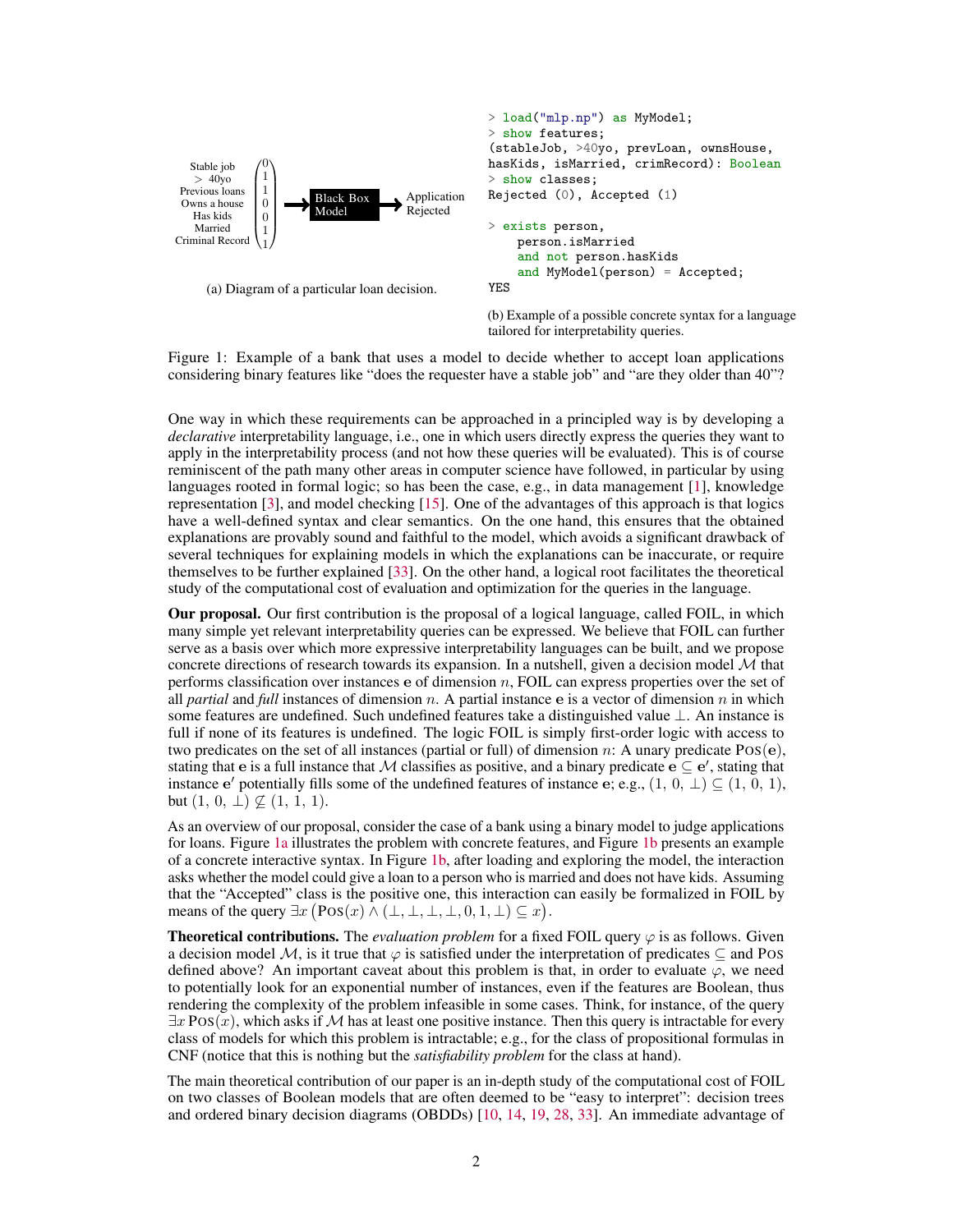these models over, say, CNF formulas, is that the satisfiability problem for them can be solved in polynomial time; i.e., the problem of evaluating the query  $\exists x \text{Pos}(x)$  is tractable. Our study aims to (a) "measure" the degree of interpretability of said models in terms of the formal yardstick defined by the language FOIL; and (b) shed light on when and how some simple interpretability queries can be evaluated efficiently on these decision models.

We start by showing that, in spite of the aforementioned claims on the good level of interpretability for the models considered, there is a simple query in FOIL that is intractable over them. In fact, such an intractable query has a natural "interpretability" flavor, and thus we believe this proof to be of independent interest.

However, these intractability results should not immediately rule out the use of FOIL in practice. In fact, it is well known that a logic can be intractable in general, but become tractable in practically relevant cases. Such cases can be obtained by either restricting the syntactic fragment of the logic considered, or the structure of the models in which the logic is evaluated. We obtain positive results in both directions for the models we mentioned above. We explain them next.

*Syntactic fragments.* We show that queries in ∃FOIL, the existential fragment of FOIL, admit tractable evaluation over the models we study. However, this language lacks expressive power for capturing some interpretability queries of practical interest. We then introduce  $\exists F\overline{OIL}^+$ , an extension of ∃FOIL with a finite set of unary universal queries from FOIL that is enough for expressing some relevant interpretability queries. We provide a characterization theorem for the tractability of ∃FOIL<sup>+</sup> over any class of Boolean decision models that reduces the tractability of this fragment to the tractability of two fixed and specific FOIL queries. Then we prove that said queries are tractable over perceptrons, which implies the tractability of  $\exists$ FOIL<sup>+</sup> for this model. Unfortunately, the evaluation of said queries is NP-hard for decision trees and OBDDs. Both the proof of tractability for perceptrons and intractability for decision trees and OBDDs are relatively simple, thus showing that the characterization theorem provides a useful technique for understanding which models are tractable for the evaluation of  $\exists$ FOIL<sup>+</sup>.

*Structural restrictions.* We restrict the models allowed in order to obtain tractability of evaluation for *arbitrary* FOIL queries. In particular, we show that evaluation of  $\varphi$ , for  $\varphi$  a fixed FOIL query, can be solved in polynomial time over the class of OBDDs as long as they are *complete*, i.e., any path from the root to a leaf of the OBDD tests every feature from the input, and have bounded *width*, i.e., there is a constant bound on the number of nodes of the OBDD in which a feature can appear.

Practical implementation. We designed FOIL with a minimal set of logical constructs and tailored for models with binary input features. These decisions are reasonable for a detailed theoretical analysis but may hamper FOIL usage in more general scenarios, in particular when models have (many) categorical or numerical input features, and queries are manually written by non-expert users. To tackle this we introduce a more user-friendly language with a high-level syntax (*à la* SQL in the spirit of the query in Figure [1b\)](#page-1-0) that can be compiled into FOIL queries. Moreover, we present a prototype implementation that can be used to query decision trees trained in standard ML libraries by binarizing them into models (a subclass of binary decision diagrams) over which FOIL queries can be efficiently evaluated. We also test the performance of our implementation over synthetic and real data giving evidence of the usability of FOIL as a base for practical interpretabilty languages.

# 2 A Logic for Interpretability Queries

**Background.** An *instance* of dimension *n*, with  $n \geq 1$ , is a tuple  $e \in \{0, 1\}^n$ . We use notation  $e[i]$  to refer to the *i*-th component of this tuple, or equivalently, its *i*-th feature. Moreover, we consider an abstract notion of a model of dimension  $n$ , and we define it as a Boolean function  $\mathcal{M}: \{0,1\}^n \to \{0,1\}.$  That is,  $\mathcal M$  assigns a Boolean value to each instance of dimension n, so that we focus on binary classifiers with Boolean input features. Restricting inputs and outputs to be Boolean makes our setting cleaner while still covering several relevant practical scenarios. We use notation dim( $\mathcal{M}$ ) for the dimension of a model  $\mathcal{M}$ .

A *partial instance* of dimension n is a tuple  $e \in \{0, 1, \perp\}^n$ . Intuitively, if  $e[i] = \perp$ , then the value of the  $i$ -th feature is undefined. Notice that an instance is a particular case of a partial instance where all features are assigned value either 0 or 1. Given two partial instances  $e_1$ ,  $e_2$  of dimension n, we say that  $e_1$  is *subsumed* by  $e_2$  if for every  $i \in \{1, \ldots, n\}$  such that  $e_1[i] \neq \bot$ , it holds that  $e_1[i] = e_2[i]$ .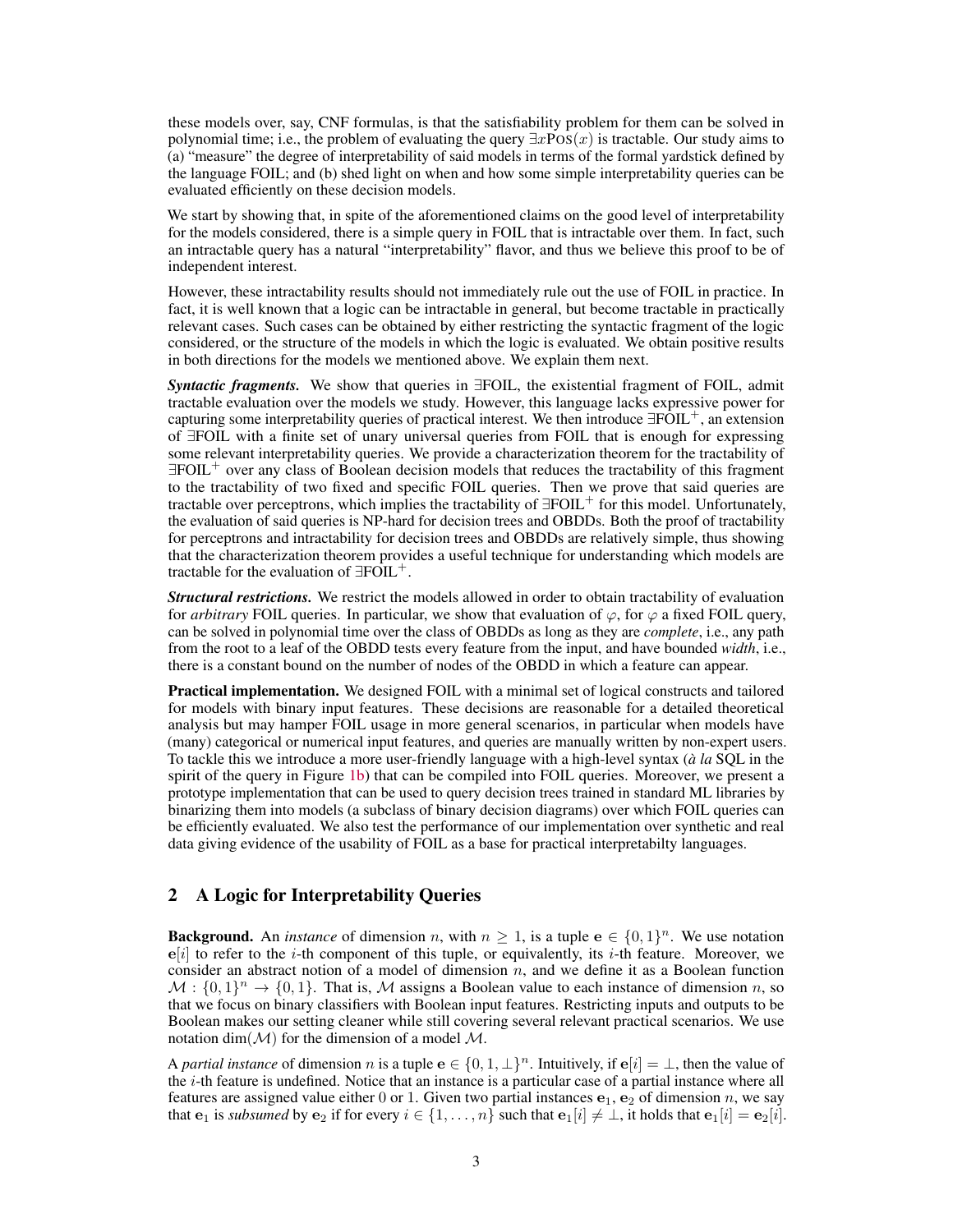That is,  $e_1$  is subsumed by  $e_2$  if it is possible to obtain  $e_2$  from  $e_1$  by replacing some unknown values. Notice that a partial instance e can be thought of as a compact representation of the set of instances e' such that e is subsumed by e', where such instances e' are called the *completions* of e.

Models. A *binary decision diagram* (BDD [\[38\]](#page-11-5)) over instances of dimension n is a rooted directed acyclic graph  $M$  with labels on edges and nodes such that: (i) each leaf is labeled with true or false; (ii) each internal node (a node that is not a leaf) is labeled with a feature  $i \in \{1, \ldots, n\}$ ; and (iii) each internal node has two outgoing edges, one labeled 1 and the another one labeled 0. Every instance  $\mathbf{e} \in \{0,1\}^n$  defines a unique path  $\pi_{\mathbf{e}} = u_1 \cdots u_k$  from the root  $u_1$  to a leaf  $u_k$  of M such that: if the label of  $u_i$  is  $j \in \{1, ..., n\}$ , where  $i \in \{1, ..., k-1\}$ , then the edge from  $u_i$  to  $u_{i+1}$ is labeled with  $\mathbf{e}[j]$ . Moreover, the instance e is positive, denoted by  $\mathcal{M}(\mathbf{e}) = 1$ , if the label of  $u_k$ is true; otherwise the instance e is negative, which is denoted by  $\mathcal{M}(e) = 0$ . A binary decision diagram M is *free* (FBDD) if for every path from the root to a leaf, no two nodes on that path have the same label. Besides, M is *ordered* (OBDD) if there exists a linear order  $\lt$  on the set  $\{1, \ldots, n\}$ of features such that, if a node u appears before a node v in some path in  $M$  from the root to a leaf, then u is labeled with i and v is labeled with j for features i, j such that  $i < j$ . A *decision tree* is simply an FBDD whose underlying DAG is a tree. Finally, a perceptron  $M$  of dimension n is a pair  $(w, t)$  where  $w \in \mathbb{R}^n$  and  $t \in \mathbb{R}$ , and the classification of an instance  $e \in \{0, 1\}^n$  is defined as  $\mathcal{M}(\mathbf{e}) = 1$  if and only if  $\mathbf{w} \cdot \mathbf{e} \geq t$ .

In this paper, we focus on the following classes of models: OBDD, the class of ordered BDDs, DTree, the class of decision trees, and Ptron, the class of perceptrons. None of these classes directly subsume the other: decision trees are not necessarily ordered, while the underlying DAG of an OBDD is not necessarily a tree. In fact, it is known that neither OBDDs can be compiled into polynomial-size decision trees nor decision trees into polynomial-size OBDDs [\[6,](#page-10-9) [17\]](#page-10-10). Perceptrons on the other hand can only model linear decision boundaries and thus are inherently less expressive than decision trees or OBDDs. It is also known that perceptrons cannot be compiled in polynomial time to decision trees or OBDDs unless  $P = NP[4]$  $P = NP[4]$ .

The logic FOIL. We consider first-order logic over a vocabulary consisting of a unary predicate POS and a binary predicate ⊆. This logic is called *first-order interpretability logic* (FOIL), and it is our reference language for defining conditions on models that we would like to reason about. In particular, predicate POS is used to indicate the value of an instance in a model, while predicate  $\subset$  is used to represent the subsumption relation among partial instances. In what follows, we show that many natural properties can be expressed in a simple way in FOIL, demonstrating the suitability of this language for the purpose of expressing explainability queries.

We assume familiarity with the syntax and semantics of first-order logic (see the appendix for a review of these concepts). In particular, given a vocabulary  $\sigma$  consisting of relations  $R_1, \ldots, R_\ell$ , recall that a structure  $\mathfrak A$  over  $\sigma$  consists of a domain, where quantifiers are instantiated, and an interpretation for each relation  $R_i.$  Moreover, given a first-order formula  $\varphi$  defined over the vocabulary  $\sigma,$  we write  $\varphi(x_1,\ldots,x_k)$  to indicate that  $\{x_1,\ldots,x_k\}$  is the set of free variables of  $\varphi$ . Finally, given a structure  $\mathfrak A$  over the vocabulary  $\sigma$  and elements  $a_1, \ldots, a_k$  in the domain of  $\mathfrak A$ , we use  $\mathfrak A \models \varphi(a_1, \ldots, a_k)$  to indicate that formula  $\varphi$  is satisfied by  $\mathfrak A$  when each variable  $x_i$  is replaced by element  $a_i$  ( $1 \leq i \leq k$ ).

Our goal when introducing FOIL is to have a logic that allows to specify natural properties of models in a simple way. In this sense, we still need to define when a model  $M$  satisfies a formula in FOIL, as M is not a structure over the vocabulary {POS,  $\subseteq$ } (so we cannot directly use the notion of satisfaction of a formula by a structure). More precisely, assuming that  $\dim(\mathcal{M}) = n$ , the structure  $\mathfrak{A}_M$  associated to M is defined as follows. The domain of  $\mathfrak{A}_M$  is the set  $\{0,1,\perp\}^n$  of all partial instances of dimension n. An instance  $e \in \{0,1\}^n$  is in the interpretation of predicate POS in  $\mathfrak{A}_M$  if and only if  $\mathcal{M}(e) = 1$ . Finally, a pair  $(e_1, e_2)$  is in the interpretation of predicate  $\subseteq$  in  $\mathfrak{A}_{\mathcal{M}}$  if and only if  $e_1$  is subsumed by  $e_2$ . Then, given a formula  $\varphi(x_1, \ldots, x_k)$  in FOIL and partial instances  $e_1$ ,  $\ldots$ ,  $\mathbf{e}_k$  of dimension n, model M is said to *satisfy*  $\varphi(\mathbf{e}_1, \ldots, \mathbf{e}_k)$ , denoted by  $\mathcal{M} \models \varphi(\mathbf{e}_1, \ldots, \mathbf{e}_k)$ , if and only if  $\mathfrak{A}_M \models \varphi(\mathbf{e}_1,\ldots,\mathbf{e}_k)$ .

Evaluation problem. FOIL is our main tool in trying to understand how interpretable is a class of models. In particular, the following is the main problem studied in this paper, given a class  $\mathcal C$  of models and a formula  $\varphi(x_1, \ldots, x_k)$  in FOIL.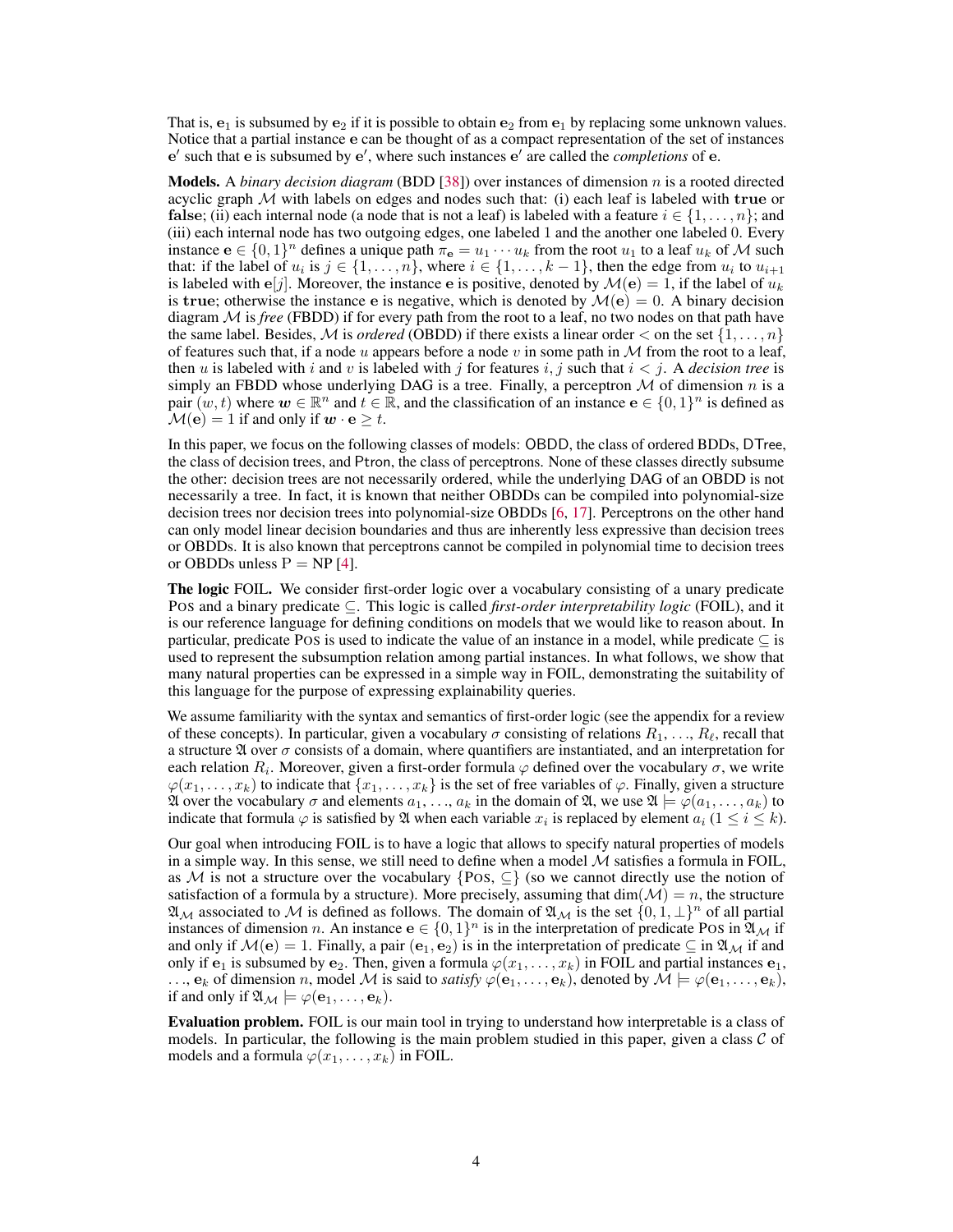| Problem: EVAL $(\varphi, C)$                                                                               |
|------------------------------------------------------------------------------------------------------------|
| Input: A model $M \in \mathcal{C}$ of dimension n, and partial instances $e_1, \ldots, e_k$ of dimension n |
| Output: YES, if $M \models \varphi(e_1, \ldots, e_k)$ , and NO otherwise                                   |

For example, assume that CNF, DNF are the classes of models given as propositional formulae in CNF and DNF, respectively. If  $\varphi = \exists x \text{ Pos}(x)$ , then EVAL( $\varphi$ , CNF) is NP-complete and EVAL( $\varphi$ , DNF) can be solved in polynomial time, as such problems correspond to the satisfiability problems for the propositional formulae in CNF and DNF, respectively.

Given a model M, it is important to notice that the size of the structure  $\mathfrak{A}_M$  can be exponential in the size of M. Hence,  $\mathfrak{A}_M$  is a theoretical construction needed to formally define the semantics of FOIL, but that should not be built when verifying in practice if a formula  $\varphi$  is satisfied by M. In fact, if we are aiming at finding tractable algorithms for FOIL-evaluation, then we need to design an algorithm that uses directly the encoding of  $M$  as a model (for example, as a binary decision tree) rather than as a logical structure. In other words, in order to evaluate a query  $\varphi = \exists x \text{ Pos}(x)$  over a model M of dimension n, one could certainly iterate over all  $2^n$  instances  $e \in \{0, 1\}^n$  and evaluate  $\mathcal{M}(\mathbf{e})$ . This of course impractical for even small-dimensional data. Therefore, evaluating formulas without iterating over the entire space of (partial) instances is the main technical challenge behind the results presented in this paper.

# <span id="page-4-2"></span>3 Expressing Properties in the Logic

Basic queries. We provide some formulas in FOIL to gain more insight into this logic. Fix a model  $M$  of dimension n. We can ask whether  $M$  assigns value 1 to some instance by using FOIL-formula  $\exists x \text{ Pos}(x)$ . Similarly, formula  $\exists y$  (FULL $(y) \land \neg \text{Pos}(y)$ ) can be used to check whether M assigns value 0 to some instance, where

<span id="page-4-0"></span>
$$
FULL(x) = \forall y \left( x \subseteq y \to x = y \right) \tag{1}
$$

is used to verify whether all values in x are known (that is,  $\mathcal{M} \models$  FULL(e) if and only if e is an instance). Notice that formula FULL(y) has to be included in  $\exists y$  (FULL(y)  $\land \neg Pos(y)$ ) since  $M \models \neg Pos(e)$  for each partial instance e with unknown values.

Given an instance e such that  $\mathcal{M}(e) = 1$ , we can ask if the values assigned to the first two features are necessary to obtain a positive classification. Formally, define  $e_{1,2}$  as a partial instance such that  ${\bf e}_{\{1,2\}}[1] = {\bf e}_{\{1,2\}}[2] = \perp$  and  ${\bf e}_{\{1,2\}}[i] = {\bf e}[i]$  for every  $i \in \{3, \ldots, n\}$ , and assume that

$$
\varphi(x) = \forall y ((x \subseteq y \land \text{FULL}(y)) \to \text{Pos}(y)).
$$

If  $M \models \varphi(e_{\{1,2\}})$ , then the values assigned in e to the first two features are not necessary to obtain a positive classification. Notice that the use of unknown values in  $e_{1,2}$  is fundamental to reason about all possible assignments for the first two features, while keeping the remaining values of features unchanged. Besides, observe that a similar question can be expressed in FOIL for any set of features.

As before, we can ask if there is a completion of a partial instance e that is assigned value 1, by using FOIL-formula  $\psi(x) = \exists y \ (x \subseteq y \land \text{FULL}(y) \land \text{POS}(y));$  that is,  $\mathcal{M} \models \psi(e)$  if and only if there is an assignment for the unknown values of e that results in an instance classified positively.

Minimal sufficient reasons. Given an instance e and a partial instance e' that is subsumed by e, consider the problem of verifying whether e' is a *sufficient reason* for e in the sense that every completion of  $e'$  is classified in the same way as  $e$  [\[4,](#page-10-0) [21,](#page-10-11) [34\]](#page-11-6). The following query expresses this:

<span id="page-4-1"></span>
$$
SR(x, y) = \text{FULL}(x) \land y \subseteq x \land \forall z [(y \subseteq z \land \text{FULL}(z)) \to (\text{Pos}(x) \leftrightarrow \text{Pos}(z))], \quad (2)
$$

given that  $M \models (e, e')$  if and only if  $e'$  is a sufficient reason for e. Finally, it can also be expressed in FOIL the condition that y is a *minimal* sufficient reason for x:

$$
MSR(x, y) = SR(x, y) \land \forall z ((z \subseteq y \land SR(x, z)) \rightarrow z = y).
$$

That is,  $M \models (e, e')$  if and only if  $e'$  is a sufficient reason for e, and there is no partial instance  $e''$ such that  $e''$  is a sufficient reason for e and  $e''$  is properly subsumed by  $e'$ . Minimal sufficient reasons have also been called PI-explanations or abductive explanations in the literature [\[20,](#page-10-12) [21,](#page-10-11) [26,](#page-10-13) [35\]](#page-11-7).

Bias detection queries. Let us consider an elementary approach to fairness based on *protected* features, i.e., features from a set  $P$  that should not be used for decision taking (e.g., gender, age,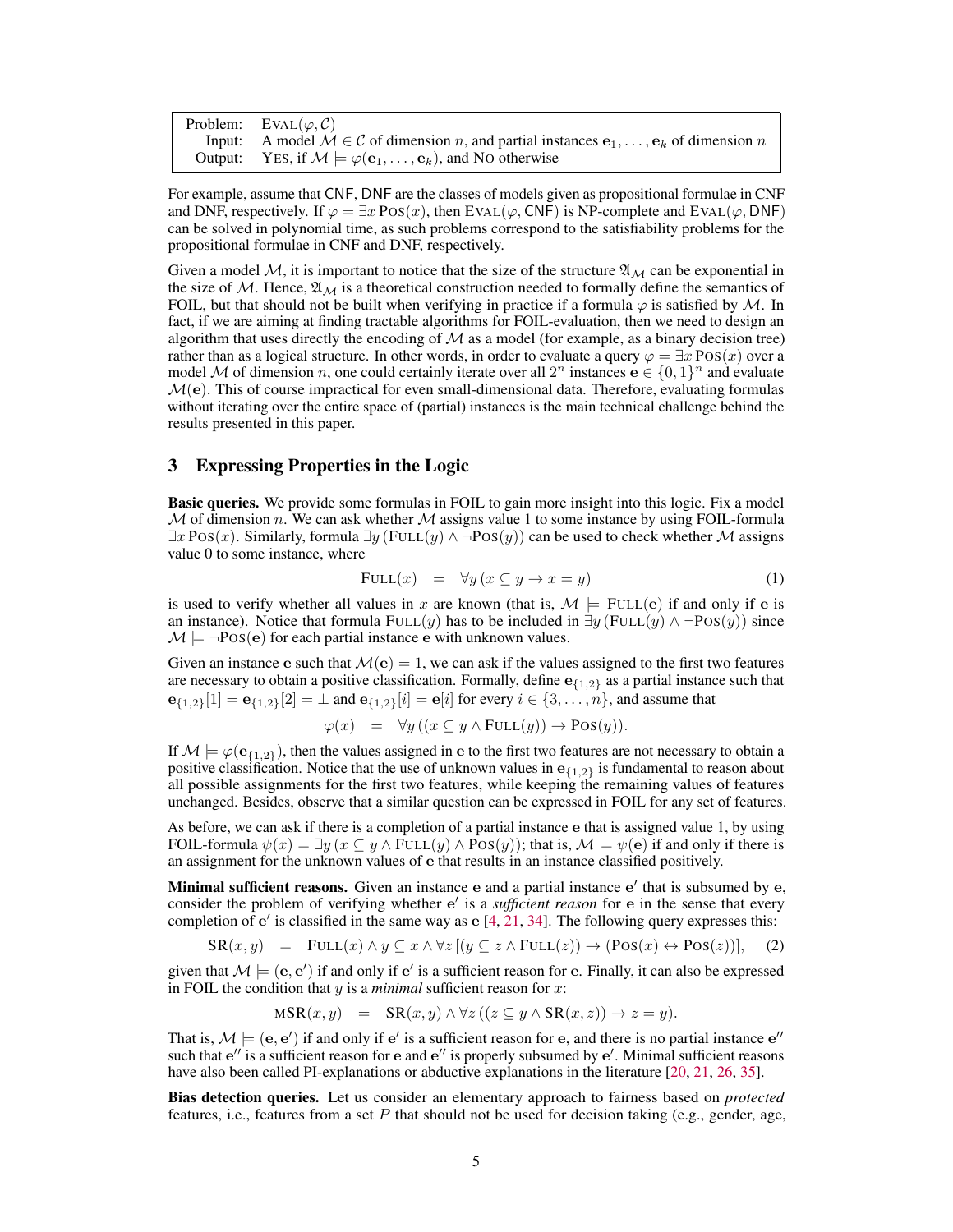marital status, etc). We use a formalization of this notion proposed in [\[16\]](#page-10-2), while noting it does not capture many other forms of biases and unfairness [\[27\]](#page-11-8), and is thus to be taken only as an example. Given a model M of dimension n, and a set of protected features  $P \subseteq \{1, \ldots, n\}$ , an instance e is said to be a *biased decision* of  $M$  if there exists an instance  $e'$  such that  $e$  and  $e'$  differ only on features from P and  $\mathcal{M}(e) \neq \mathcal{M}(e')$ . A model M is *biased* if and only if there is an instance e that is a biased decision of  $M$ . In what follows, we show how to encode queries relating to biased decisions in FOIL.

Let  $S = \{1, \ldots, n\}$ , and assume that  $\mathbf{0}_S$  is an instance of dimension n such that  $\mathbf{0}_S[i] = 0$  for every  $i \in S$ , and  $\mathbf{0}_{S}[j] = \perp$  for every  $j \in \{1, \ldots, n\} \setminus S$ . Moreover, define  $\mathbf{1}_{S}$  in the same way but considering value 1 instead of 0, and define

$$
\text{MATCH}(x, y, u, v) = \forall z [(z \subseteq u \lor z \subseteq v) \to (z \subseteq x \leftrightarrow z \subseteq y)].
$$

When this formula is evaluated replacing u by  $\mathbf{0}_S$  and v by  $\mathbf{1}_S$ , it verifies whether x and y have the same value in each feature in S. More precisely, given a model  $M$  and instances  $e_1$ ,  $e_2$  of dimension n, we have that  $M \models$  MATCH $(e_1, e_2, 0_S, 1_S)$  if and only if  $e_1[i] = e_2[i]$  for every  $i \in S$ . Notice that the use of free variables  $u$  and  $v$  as parameters allows us to represent the matching of two instances in the set of features S, as, in fact, such matching is encoded by the formula MATCH(x, y,  $\mathbf{0}_S$ ,  $\mathbf{1}_S$ ). The use of free variables as parameters is thus a useful feature of FOIL.

With the previous terminology, we can define a query

BIASEDDECISION
$$
(x, u, v)
$$
 = FULL $(x) \land$   

$$
\exists y \, [\text{FULL}(y) \land \text{MATCH}(x, y, u, v) \land (\text{Pos}(x) \leftrightarrow \neg \text{Pos}(y))].
$$

To understand the meaning of this formula, assume that  $N = \{1, \ldots, n\} \setminus P$  is the set of nonprotected features. When BIASEDDECISION(x, u, v) is evaluated replacing u by  $\mathbf{0}_N$  and v by  $\mathbf{1}_N$ , it verifies whether there exists an instance  $y$  such that  $x$  and  $y$  have the same values in the non-protected features but opposite classification, so that  $x$  is a biased decision. Hence, the formula

BIASEDMODEL $(u, v)$  =  $\exists x$  BIASEDDECISION $(x, u, v)$ 

can be used to check whether a model  $M$  is biased with respect to the set  $P$  of protected features, as M satisfies this property if and only if  $M \models$  BIASEDMODEL $(0_N, 1_N)$ .

A query of the form  $\exists x (Pos(x) \land (\bot, \bot, \bot, \bot, 0, 1, \bot) \subseteq x)$  was included as an initial example in Section [1.](#page-0-0) According to the formal definition of FOIL, such a query corresponds to  $\varphi(u)$  =  $\exists x (Pos(x) \land u \subseteq x)$ , and the desired answer is obtained when verifying whether  $\varphi(e)$  is satisfied by a model, where  $e[1] = e[2] = e[3] = e[4] = \perp$ ,  $e[5] = 0$ ,  $e[6] = 1$  and  $e[7] = \perp$ . Again, notice that the use of free variables as parameters is an important feature of FOIL.

## 4 Limits to Efficient Evaluation

Several important interpretability tasks have been shown to be tractable for the decision models we study in the paper [\[4\]](#page-10-0), which has justified the informal claim that they are "interpretable". But this does not mean that all interpretability tasks are in fact tractable for these models. We try to formalize this idea by studying the complexity of evaluation for queries in FOIL over them. We show next that the evaluation problem over the models studied in the paper can become intractable, even for some simple queries in the logic with a natural interpretability flavor. This intractability result is of importance, in our view, as it sheds light on the limits of efficiency for interpretability tasks over the models studied, and hence on the robustness of the folklore claims about them being "interpretable".

<span id="page-5-0"></span>**Theorem 1.** *There exists a formula*  $\psi(x)$  *in* FOIL *for which* EVAL( $\psi(x)$ , DTree) *and*  $EVAL(\psi(x), OBDD)$  *are* NP-*hard.* 

This result tell us that there exists a concrete property expressible in FOIL that cannot be solved in polynomial time for decision trees and OBDDs (unless  $P = NP$ ). In what follows, we describe this property, and how it is represented as a formula  $\psi(x)$  in FOIL (the complete proof of Theorem [1](#page-5-0) is provided in the appendix).

Assume that  $x \subseteq y$  is the formula  $x \subseteq y \land x \neq y$  that verifies whether x is properly subsumed by y. We first define the following auxiliary predicates:

$$
ADJ(x, y) = x \subset y \land \neg \exists z (x \subset z \land z \subset y),
$$
  
\n
$$
DIFF(x, y) = FULL(x) \land FULL(y) \land x \neq y \land \exists z (ADJ(z, x) \land ADJ(z, y)).
$$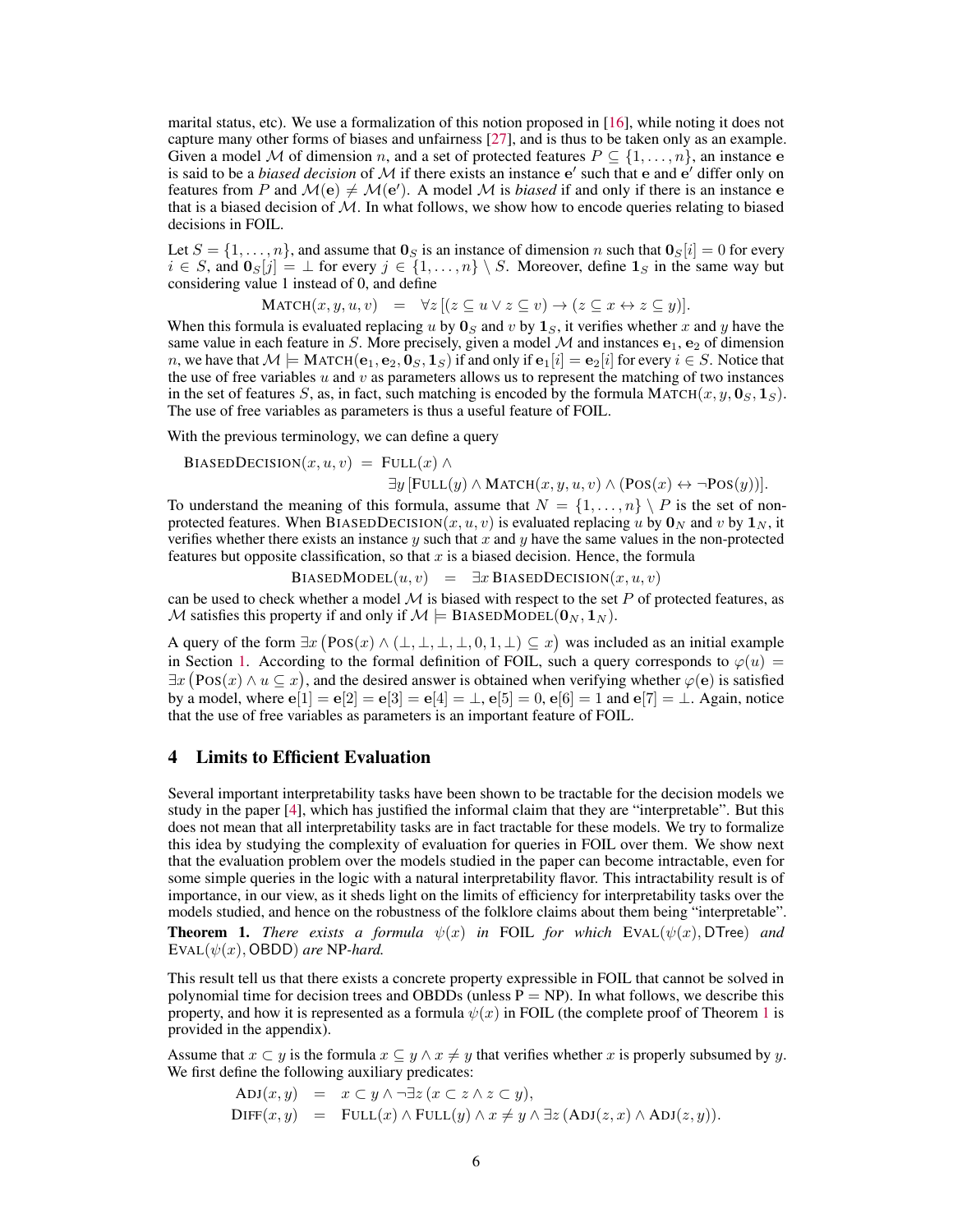More precisely,  $ADJ(x, y)$  is used to check whether a partial instance x is adjacent to a partial instance y, in the sense that x is properly subsumed by y and there is no partial instance z such that x is properly subsumed by z and z is properly subsumed by y. Moreover,  $\text{DIFF}(x, y)$  is used to verify whether two instances  $x$  and  $y$  differ exactly in the value of one feature. By using these predicates, we define the following notion of *stability* for an instance:

$$
STABLE(x) = \forall y [DIFF(x, y) \rightarrow (Pos(x) \leftrightarrow Pos(y))].
$$

That is, an instance x is said to be stable if and only if any change in exactly one feature of x leads to the same classification. Then the formula  $\psi(x)$  in Theorem [1](#page-5-0) is defined as follows:

$$
\psi(x) = \exists y \, (x \subseteq y \land \text{POS}(y) \land \text{STABLE}(y)).
$$

Hence, given a partial instance x, formula  $\psi(x)$  is used to check if there is a completion of x that is stable and positive. Theorem [1](#page-5-0) states that checking this for decision trees and OBDDs is an intractable problem. Observe that the notion of stability used in  $\psi(x)$  has a natural interpretability flavor: it identifies positive instances whose classification is not affected by the perturbation of a single feature. Note as well that the supposed interpretability of decision trees has already been questioned and nuanced in the literature [\[4,](#page-10-0) [23\]](#page-10-14), to which this result contributes.

# 5 Tractable Restrictions

Theorem [1](#page-5-0) tells us that evaluation of FOIL queries can be an intractable problem, but of course this does not completely rule out the applicability of the logic. In fact, as we show in this section one can obtain tractability by either restricting the analysis to a useful syntactic fragment of FOIL, or by considering a structural restriction on the class of models over which FOIL queries are evaluated.

## <span id="page-6-0"></span>5.1 A tractable fragment of FOIL

We present a fragment of FOIL that is simple enough to yield tractability, but which is at the same time expressive enough to encode natural interpretability problems. This is not a trivial challenge, though, as the proof of Theorem [1](#page-5-0) shows intractability of queries in a syntactically simple fragment of FOIL (in fact, only two quantifier alternations suffice for the result to hold).

Our starting point in this search is ∃FOIL, which is the fragment of FOIL consisting of all formulas where no universal quantifier occurs and no existential quantifier appears under a negation (each such a formula can be rewritten into a formula of the form  $\exists x_1 \cdots \exists x_k \alpha$ , where  $\alpha$  does not mention any quantifiers). Moreover, we consider the fragment ∀FOIL of FOIL, which is defined in the same way as ∃FOIL but exchanging the roles of universal and existential quantifiers. Then we show the following:

**Proposition 1.** *Let*  $\varphi$  *be a query in* ∃FOIL *or*  $\forall$ FOIL*. Then* EVAL( $\varphi$ , DTree) *and* EVAL( $\varphi$ , OBDD) *can be solved in polynomial time.*

However, the fragment ∃FOIL has a limited expressive power since, for example, the predicate FULL $(x)$  defined in [\(1\)](#page-4-0) cannot be expressed in it (see Appendix [B](#page--1-0) for a formal proof of this claim). To remedy this, we extend  $\exists$ FOIL by including predicate  $FULL(x)$  and two other unary predicates that are common in interpretability queries. More precisely, let  $ALLPOS(x)$  and  $ALLNEG(x)$  be unary predicates defined as follows:

$$
ALLPos(x) = \forall y ((x \subseteq y \land FULL(y)) \rightarrow Pos(y)),
$$
  

$$
ALLNEG(x) = \forall y (x \subseteq y \rightarrow \neg Pos(y)).
$$

Then  $\exists$ FOIL<sup>+</sup> is defined as the fragment of FOIL consisting of all formulae where no universal quantifier occurs and no existential quantifier appears under a negation, and which are defined over the extended vocabulary {POS,  $\subseteq$ , FULL, ALLPOS, ALLNEG}. In the same way, we define  $\forall$ FOIL<sup>+</sup> by exchanging the roles of universal and existential quantifiers. Notice that the formula defining the notion of sufficient reason in [\(2\)](#page-4-1) is in  $\forall$ FOIL<sup>+</sup>. Similarly, the notion of minimal sufficient reason introduced in Section [3](#page-4-2) can be expressed in  $\forall$ FOIL<sup>+</sup>:

$$
MSR(x,y) = SR(x,y) \land \forall u [(u \subseteq y \land u \neq y \land Pos(x)) \rightarrow \neg ALLPos(u)] \land \forall v [(v \subseteq y \land v \neq y \land \neg Pos(x)) \rightarrow \neg ALLNEG(v)].
$$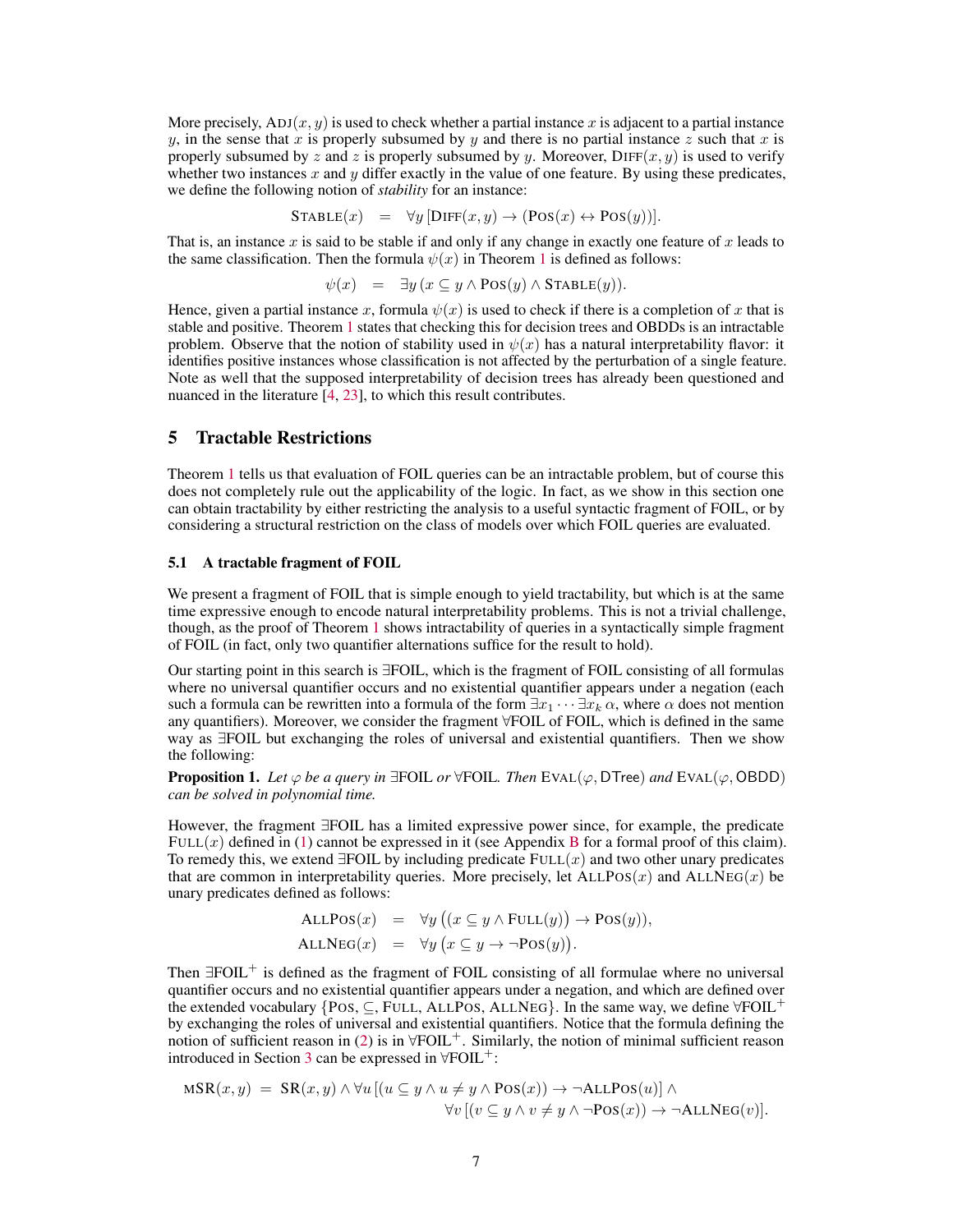In what follows, we investigate the tractability of the fragments  $\exists$ FOIL<sup>+</sup> and  $\forall$ FOIL<sup>+</sup>. In particular, in the case of  $\exists$ FOIL<sup>+</sup>, we show that the tractability for a class of models C can be characterized in terms of the tractability in C of two specific queries in  $\exists$ FOIL<sup>+</sup>:

**PARTIALALLPOS**
$$
(x, y, z) = \exists u [x \subseteq u \land \text{ALLPOS}(u) \land \exists v (y \subseteq v \land u \subseteq v) \land \exists w (z \subseteq w \land u \subseteq w)],
$$

and PARTIALALLNEG(x, y, z) that is defined exactly as PARTIALALLPOS(x, y, z) but replacing  $ALLPOS(u)$  by  $ALLNEG(u)$ . More precisely, we have the following:

<span id="page-7-0"></span>**Theorem 2.** *For every class* C *of models, the following conditions are equivalent: (a)* EVAL( $\varphi$ , C) *can be solved in polynomial time for each query*  $\varphi$  *in*  $\exists$ FOIL<sup>+</sup>; *(b)* EVAL(PARTIALALLPOS, *C) and* EVAL(PARTIALALLNEG, C) *can be solved in polynomial time.*

This theorem gives us a concrete way to study the tractability of  $\exists \text{FOIL}^+$  over a class of models. Besides, as the negation of a query in  $\forall$ FOIL<sup>+</sup> is a query in  $\exists$ FOIL<sup>+</sup>, Theorem [2](#page-7-0) also provides us with a tool to study the tractability of  $\forall$ FOIL<sup>+</sup>. In fact, it is possible to prove the following for the class Ptron of perceptrons.

Proposition 2. *The problems* EVAL(PARTIALALLPOS, Ptron) *and* EVAL(PARTIALALLNEG, Ptron) *can be solved in polynomial time.*

From this proposition and Theorem [2,](#page-7-0) it is possible to establish the following tractability results for  $\exists$ FOIL<sup>+</sup> and  $\forall$ FOIL<sup>+</sup>.

**Corollary 1.** Let  $\varphi$  be a query in  $\exists$ FOIL<sup>+</sup> or  $\forall$ FOIL<sup>+</sup>. Then EVAL( $\varphi$ , Ptron) *can be solved in polynomial time.*

In fact, a more general corollary holds: EVAL( $\varphi$ , Ptron) is tractable as long as  $\varphi$  is a *Boolean combination* of queries in  $\exists$ FOIL<sup>+</sup> (which covers the case of  $\forall$ FOIL<sup>+</sup>). Unfortunately, these queries turn out to be intractable over decision trees and OBDDs.

Proposition 3. *Let* C *be* OBDD *or* DTree*. The problems* EVAL(PARTIALALLPOS, C) *and* EVAL(PARTIALALLNEG, C) *are* NP*-hard.*

#### 5.2 A structural restriction ensuring tractability

We now look into the other direction suggested before, and identify a structural restriction on OBDDs that ensures tractability of evaluation for each query in FOIL. This restriction is based on the usual notion of *width* of an OBDD [\[5,](#page-10-15) [9\]](#page-10-16). An OBDD M over a set  $\{1, \ldots, n\}$  of features is *complete* if each path from the root of M to one of its leaves includes every feature in  $\{1, \ldots, n\}$ . The *width* of M, denoted by width $(M)$ , is defined as the maximum value  $n_i$  for  $i \in \{1, ..., n\}$ , where  $n_i$  is the number of nodes of M labeled by feature i. Then, given  $k > 1$ , k-COBDD is defined as the class of complete OBDDs M such that width( $\mathcal{M}$ )  $\leq k$ . By building on techniques from [\[9\]](#page-10-16), we prove that:

**Theorem 3.** Let  $k > 1$  and query  $\varphi$  in FOIL. Then EVAL( $\varphi$ , k-COBDD) can be solved in polyno*mial time.*

# 6 Practical Implementation

The FOIL language has at least two downsides from a usability point of view. First, in FOIL every query is constructed using a minimal set of basic logical constructs. Moreover, the variables in queries are instantiated by feature vectors that may have hundreds of components. This implies that some simple queries may need fairly long and complicated FOIL expressions. Second, FOIL is designed to only work over models with binary input features. These downsides are a consequence of our design decisions that were reasonable for a detailed theoretical analysis but may hamper FOIL usage in more general scenarios, in particular when models have (many) categorical or numerical input features.

In this section, we describe a simple high-level syntax and implementation of a more user-friendly language (*à la* SQL) to query general decision trees, and we show how to compile it into FOIL queries to be evaluated over a suitable binarization of the queried model. As a whole, the pipeline requires several pieces that we explain in this section: (i) a working and efficient query-evaluation implementation of a fragment of FOIL over a suitable sub-class of Binary Decision Diagrams (BDDs),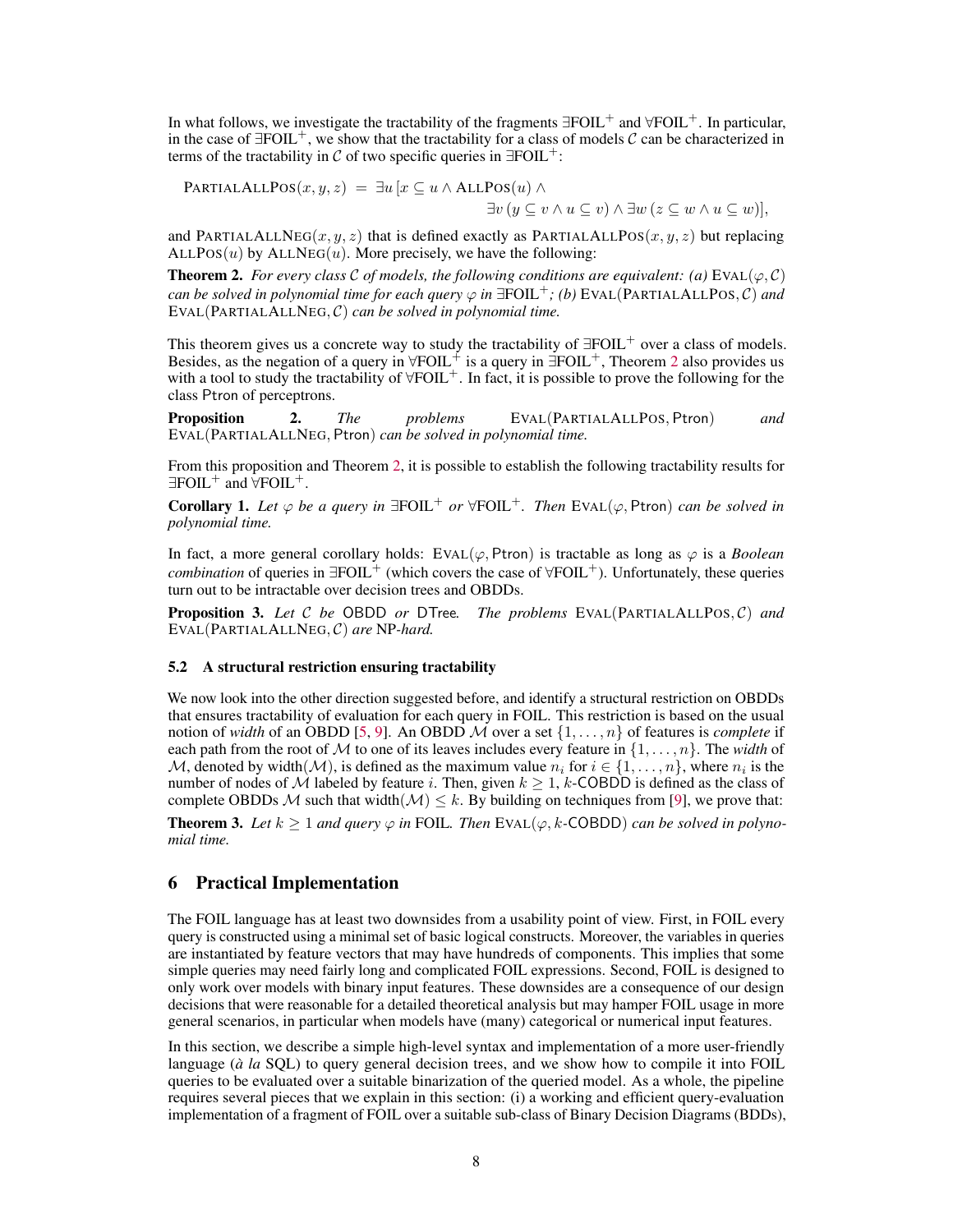<span id="page-8-0"></span>



(c) Example of a query in our system executed over a model trained in the dataset in [\[29\]](#page-11-9).

(a) Average time for 60 random FOIL queries over Decision Trees trained with random data.

(b) Maximum time for 60 random FOIL queries over Decision Trees trained with random data.

Figure 2: Execution time for FOIL queries and a high-level practical syntax.

(ii) a transformation from the high-level syntax to FOIL queries, and (iii) a transformation from a general decision tree to a BDD over which the FOIL query can be efficiently evaluated. We only present here the main ideas and intuitions of the implemented methods. A detailed exposition along with our implementation and a set of real examples can be found in the supplementary material.

#### 6.1 Implementing and testing core FOIL

We implemented a version of the algorithm derived from Section [5.1](#page-6-0) for evaluating existential and universal FOIL queries that is proven to work over a suitable sub-class of BDDs. The method receives a query as a plain text file and a BDD in JSON format. We tested the efficiency of our implementation varying three different parameters: the number of input features, the number of leaves of the decision tree, and the size of the input queries. We created a set of trees trained with random input data with input feature dimensions in the range [10, 350], and of 100, 500 and 1000 leaves (24 different decision trees). We note that the best performing decision trees over standard datasets [\[37\]](#page-11-10) rarely contain more than 1000 total nodes [\[25\]](#page-10-17), thus the trees that we tested can be considered of standard size. We created a set of random queries with 1 to 4 quantified variables, and a varying number of operators (60 different queries). We run every query 5 times over each tree, and averaged the execution time to obtain the running time of one case. From all our tests no case required more than 2.5 seconds for its complete evaluation with a total average execution time of 0.213 seconds and standard deviation of 0.169 in the whole dataset. Figure [2a](#page-8-0) shows the average time (average over different queries) for all settings. We observed that some queries where specially more time consuming than others. Figure [2b](#page-8-0) shows the maximum execution time over all queries for each setting. The most important factor when evaluating queries is the number of input features, which is consistent with a theoretical worst case analysis. All experiments where run on a personal computer with a 2.48GHz Intel N3060 processor and 2GB RAM. The exact details of the machine are presented in the supplementary material.

#### 6.2 Interpretability symbolic queries in practice

High-level features. We designed and implemented a prototype system for user-friendly interpretability queries. Figure [2c](#page-8-0) shows a real example query that can be posed in our system for a model trained over the *Student Performance Data Set* [\[29\]](#page-11-9). Notice that our syntax allow named features, names for the target class (goodGrades in the example) and the comparison with numerical thresholds which goes beyond the FOIL formalization. Our current implementation allows for numerical and logical comparisons, as well as handy logical shortcuts such as implies and iff. Moreover we implemented a wrapper to directly import Decision Trees trained in the Scikit-learn [\[30\]](#page-11-11) library.

Binarizing models and queries. One of the main issues when compiling these new queries into FOIL is how to binarize numerical features. Choi et al. [\[12\]](#page-10-18) describe in extensive detail an approach to encode general decision trees into binary ones. The key observation is that one can separate numerical values into equivalence classes depending on the thresholds used by a decision tree. For example, assume a tree with an *age* feature that learns nodes with thresholds age  $\leq 16$  and age  $\leq 24$ . It is clear that such a tree cannot distinguish an age  $= 17$  from an age  $= 19$ . In general, every tree induces a finite number of equivalence classes for each numerical feature and one can take advantage of that to produce a binary version of the tree [\[12\]](#page-10-18). In our case, we also need to take the query into account. For instance, when evaluating a query with a condition student.age  $\leq 18$ , ages 17 and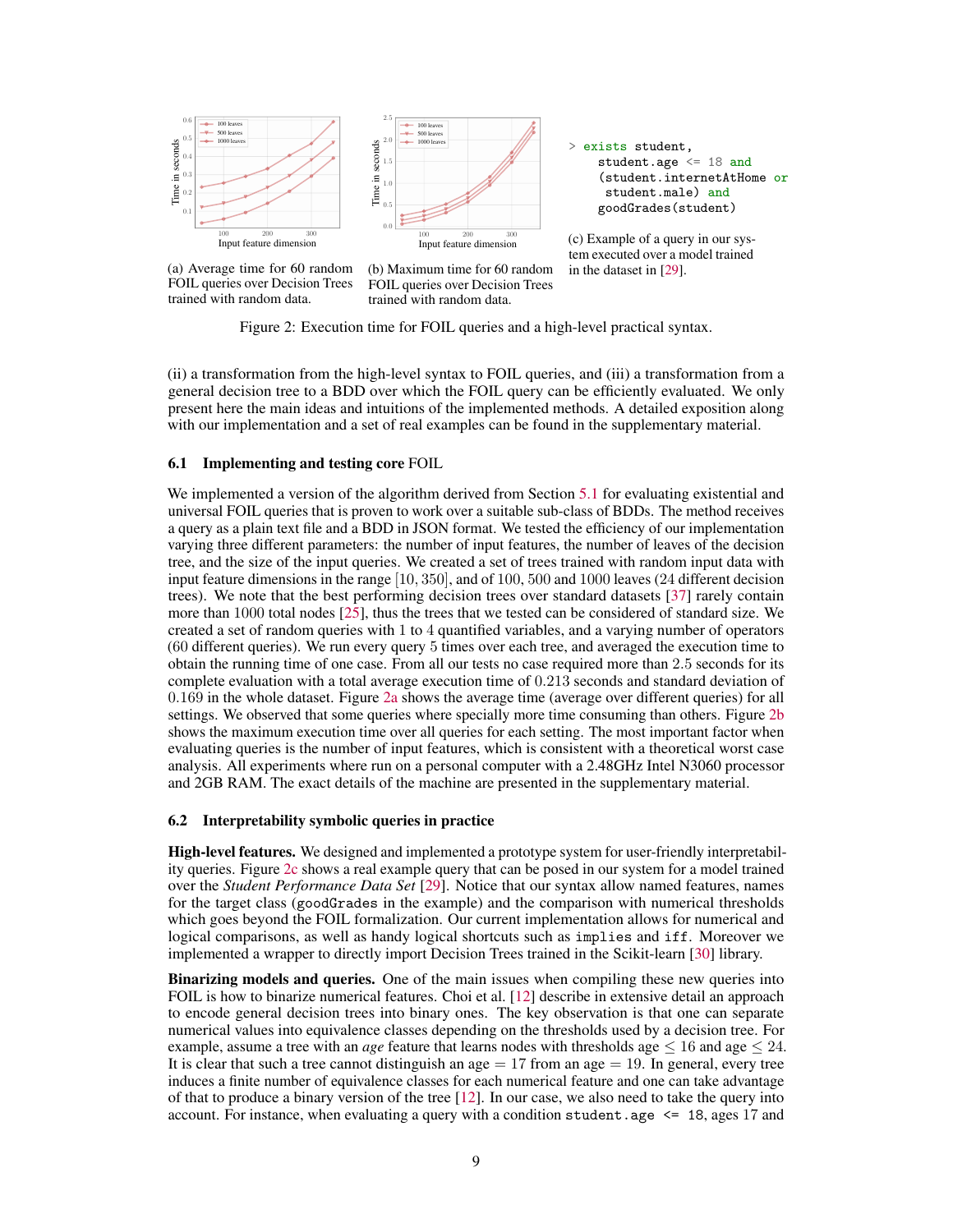19 become distinguishable. Considering all these thresholds we have intervals  $(-\infty, 16]$ ,  $(16, 18]$ ,  $(18, 24]$ ,  $(24, \infty)$  and we can use four binary features to encode in which interval an age value lies. It is worth noting that this process creates extra artificial features, and thus, the decision tree that learned real thresholds needs to be binarized in the new feature space accordingly. One can show that a naive implementation would imply an exponential blow up in the size of the new tree. To avoid this our binarization process transforms the real-valued decision tree into a binary FBDD, over which we prove that our polynomial algorithms from Section [5.1](#page-6-0) are still applicable.

Performance tests. We tested a set of 20 handcrafted queries over decision trees with up to 400 leaves trained for the Student Performance Data Set [\[29\]](#page-11-9), which combines Boolean and numerical features. Our results show that natural queries can be evaluated over decision trees of standard size [\[25\]](#page-10-17) in less than a second on a standard personal machine, thus validating the practical usability of our prototype.

# 7 Final Remarks and Future Work

In several aspects the logic FOIL is limited in expressive power for interpretability purposes. This was a design decision for this paper, in order to start with a "minimal" logic that would allow highlighting the benefits of having a declarative language for interpretability tasks, and at the same time allowing to carry out a clean theoretical analysis of its evaluation complexity. However, a genuinely practical declarative language should include other functionalities that allow more sophisticated queries to be expressed. As an example, consider the notion of SHAP-score [\[24\]](#page-10-3) that has a predominant place in the literature on interpretability issues today. In a nutshell, for a decision model  $M$  with  $\dim(\mathcal{M}) = n$  and instance  $e \in \{0,1\}^n$ , this score corresponds to a weighted sum of expressions of the form  $\#\text{Pos}_S(e)$ , for  $S \subseteq \{1, ..., n\}$ , where  $\#\text{Pos}_S(e)$  is the number of instances  $e'$  for which  $\mathcal{M}(\mathbf{e}') = 1$  and  $\mathbf{e}'$  coincides with  $\mathbf{e}$  over all features in S. Expressing this query, hence, requires extending FOIL with a recursive mechanism that permits to iterate over the subsets S of  $\{1, \ldots, n\}$ , and a feature for counting the number of positive completions of a partial instance; e.g., in the form of a "numerical" query  $\phi(x) := \#y \cdot (x \subseteq y \land \text{Pos}(y))$ . Logics of this kind abound in computer science logic (c.f., [\[2,](#page-9-2) [22\]](#page-10-19)), and one could use all this knowledge in order to build a suitable extension of FOIL for dealing with this kind of interpretability tasks. One can also envision a language facilitating the comparison of different models by providing separate POS predicates for each of them. Then, for example, one can ask whether two models are equivalent, or if they differ for a particular kind of instances. Such an extension can affect the complexity of evaluation in nontrivial ways.

Arguably, interpretability measures the degree in which *humans* can understand decisions made by *machines*. One of our main calls in this paper is to build more *symbolic* interpretability tools, and thus, make them closer to how humans reason about facts and situations. Having a symbolic high-level interpretability language to inspect ML models and their decisions is thus a natural and challenging way of pursuing this goal. We took a step further in this paper presenting theoretical and practical results, but several problems remain open. A particularly interesting one is whether a logical language can effectively interact with intrinsically non-symbolic models, and if so, what mechanisms could allow for practical tractability without sacrificing provable correctness.

## Acknowledgments and Disclosure of Funding

This work was partially funded by ANID - Millennium Science Initiative Program - Code ICN17\_002. Arenas is funded by Fondecyt grant 1191337, while Barceló and Pérez are funded by Fondecyt grant 1200967.

# **References**

- <span id="page-9-0"></span>[1] S. Abiteboul, R. Hull, and V. Vianu. *Foundations of Databases*. Addison-Wesley, 1995.
- <span id="page-9-2"></span>[2] M. Arenas, M. Muñoz, and C. Riveros. Descriptive complexity for counting complexity classes. *Logical Methods in Computer Science ; Volume 16*, pages Issue 1 ; 1860–5974, 2020.
- <span id="page-9-1"></span>[3] F. Baader, D. Calvanese, D. L. McGuinness, D. Nardi, and P. F. Patel-Schneider, editors. *The Description Logic Handbook: Theory, Implementation, and Applications*. Cambridge University Press, 2003.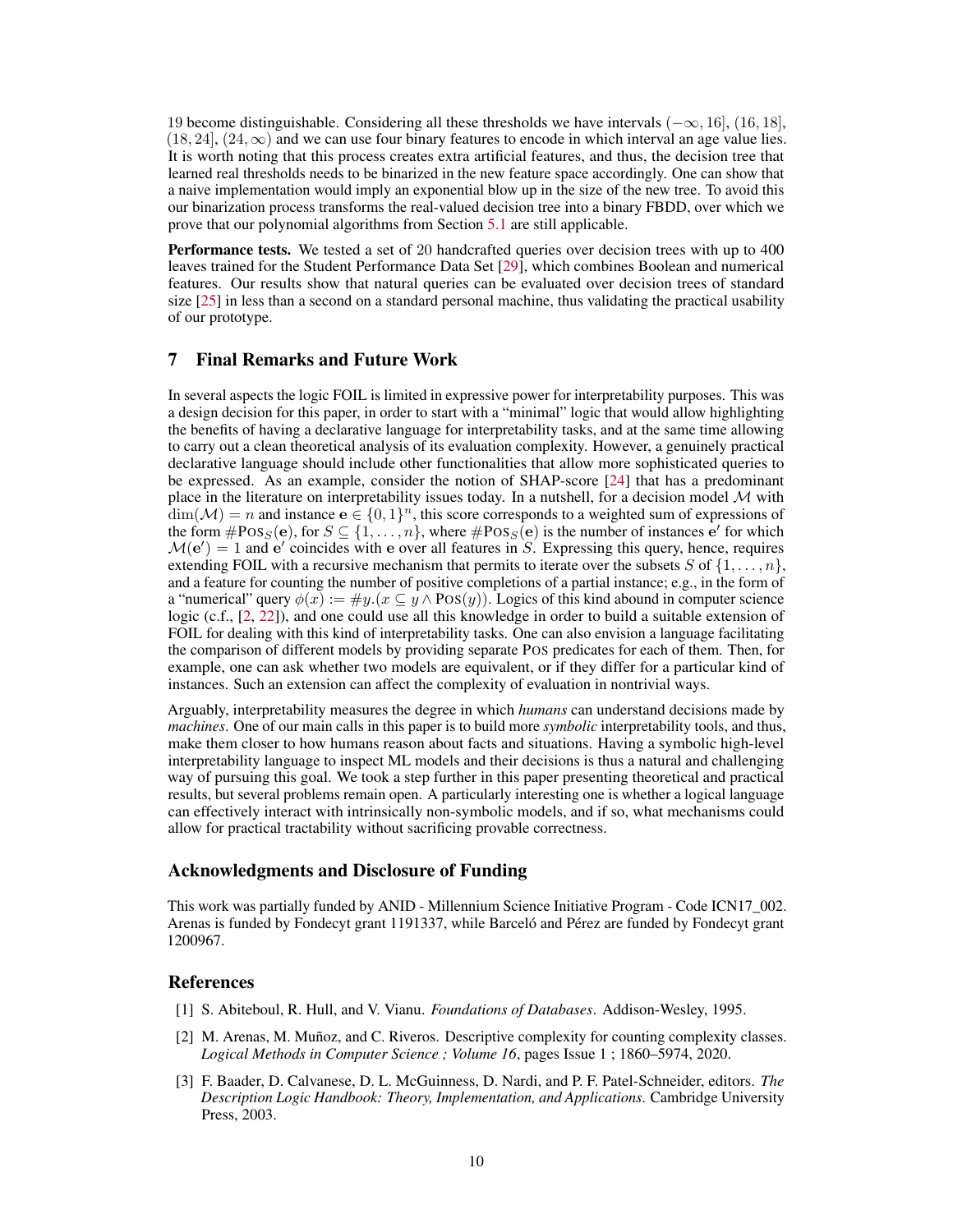- <span id="page-10-0"></span>[4] P. Barceló, M. Monet, J. Pérez, and B. Subercaseaux. Model interpretability through the lens of computational complexity. In *NeurIPS*, 2020.
- <span id="page-10-15"></span>[5] B. Bollig. On the width of ordered binary decision diagrams. In *COCOA*, pages 444–458, 2014.
- <span id="page-10-9"></span>[6] Y. Breitbart, H. Hunt, and D. Rosenkrantz. On the size of binary decision diagrams representing boolean functions. *Theoretical Computer Science*, 145(1-2):45–69, July 1995.
- [7] R. E. Bryant. Graph-based algorithms for boolean function manipulation. *IEEE Trans. Comput.*, 35(8):677–691, Aug. 1986.
- [8] F. Capelli and S. Mengel. Knowledge compilation, width and quantification. *CoRR*, abs/1807.04263, 2018.
- <span id="page-10-16"></span>[9] F. Capelli and S. Mengel. Tractable QBF by Knowledge Compilation. In *STACS*, pages 18:1–18:16, 2019.
- <span id="page-10-6"></span>[10] H. Chan and A. Darwiche. Reasoning about bayesian network classifiers. In *UAI*, pages 107–115, 2003.
- [11] C. C. Chang and H. J. Keisler. *Model theory*. Elsevier, 1990.
- <span id="page-10-18"></span>[12] A. Choi, A. Shih, A. Goyanka, and A. Darwiche. On symbolically encoding the behavior of random forests. *CoRR*, abs/2007.01493, 2020.
- <span id="page-10-1"></span>[13] A. Choi, R. Wang, and A. Darwiche. On the relative expressiveness of bayesian and neural networks. *Int. J. Approx. Reason.*, 113:303–323, 2019.
- <span id="page-10-7"></span>[14] K. Chubarian and G. Turán. Interpretability of bayesian network classifiers: OBDD approximation and polynomial threshold functions. In *ISAIM*, 2020.
- <span id="page-10-5"></span>[15] E. M. Clarke, O. Grumberg, and D. A. Peled. *Model checking*. MIT Press, 2001.
- <span id="page-10-2"></span>[16] A. Darwiche and A. Hirth. On the reasons behind decisions. In *ECAI*, pages 712–720, 2020.
- <span id="page-10-10"></span>[17] A. Darwiche and P. Marquis. A knowledge compilation map. *Journal of Artificial Intelligence Research*, 17:229–264, Sept. 2002.
- <span id="page-10-4"></span>[18] F. Doshi-Velez and B. Kim. Towards a rigorous science of interpretable machine learning, 2017.
- <span id="page-10-8"></span>[19] L. H. Gilpin, D. Bau, B. Z. Yuan, A. Bajwa, M. Specter, and L. Kagal. Explaining explanations: An overview of interpretability of machine learning. In *DSAA*, pages 80–89, 2018.
- <span id="page-10-12"></span>[20] A. Ignatiev, N. Narodytska, and J. Marques-Silva. Abduction-based explanations for machine learning models. *CoRR*, abs/1811.10656, 2018.
- <span id="page-10-11"></span>[21] Y. Izza, A. Ignatiev, and J. Marques-Silva. On explaining decision trees. *CoRR*, abs/2010.11034, 2020.
- <span id="page-10-19"></span>[22] L. Libkin. *Elements of Finite Model Theory*. Texts in Theoretical Computer Science. An EATCS Series. Springer, 2004.
- <span id="page-10-14"></span>[23] Z. C. Lipton. The mythos of model interpretability: In machine learning, the concept of interpretability is both important and slippery. *Queue*, 16(3):31–57, June 2018.
- <span id="page-10-3"></span>[24] S. M. Lundberg and S. Lee. A unified approach to interpreting model predictions. In *NIPS*, pages 4765–4774, 2017.
- <span id="page-10-17"></span>[25] R. G. Mantovani, T. Horváth, R. Cerri, S. B. Junior, J. Vanschoren, and A. C. P. de Leon Ferreira de Carvalho. An empirical study on hyperparameter tuning of decision trees. *CoRR*, abs/1812.02207, 2018.
- <span id="page-10-13"></span>[26] J. Marques-Silva, T. Gerspacher, M. C. Cooper, A. Ignatiev, and N. Narodytska. Explaining naive bayes and other linear classifiers with polynomial time and delay. In H. Larochelle, M. Ranzato, R. Hadsell, M. Balcan, and H. Lin, editors, *Advances in Neural Information Processing Systems 33: Annual Conference on Neural Information Processing Systems 2020, NeurIPS 2020, December 6-12, 2020, virtual*, 2020.